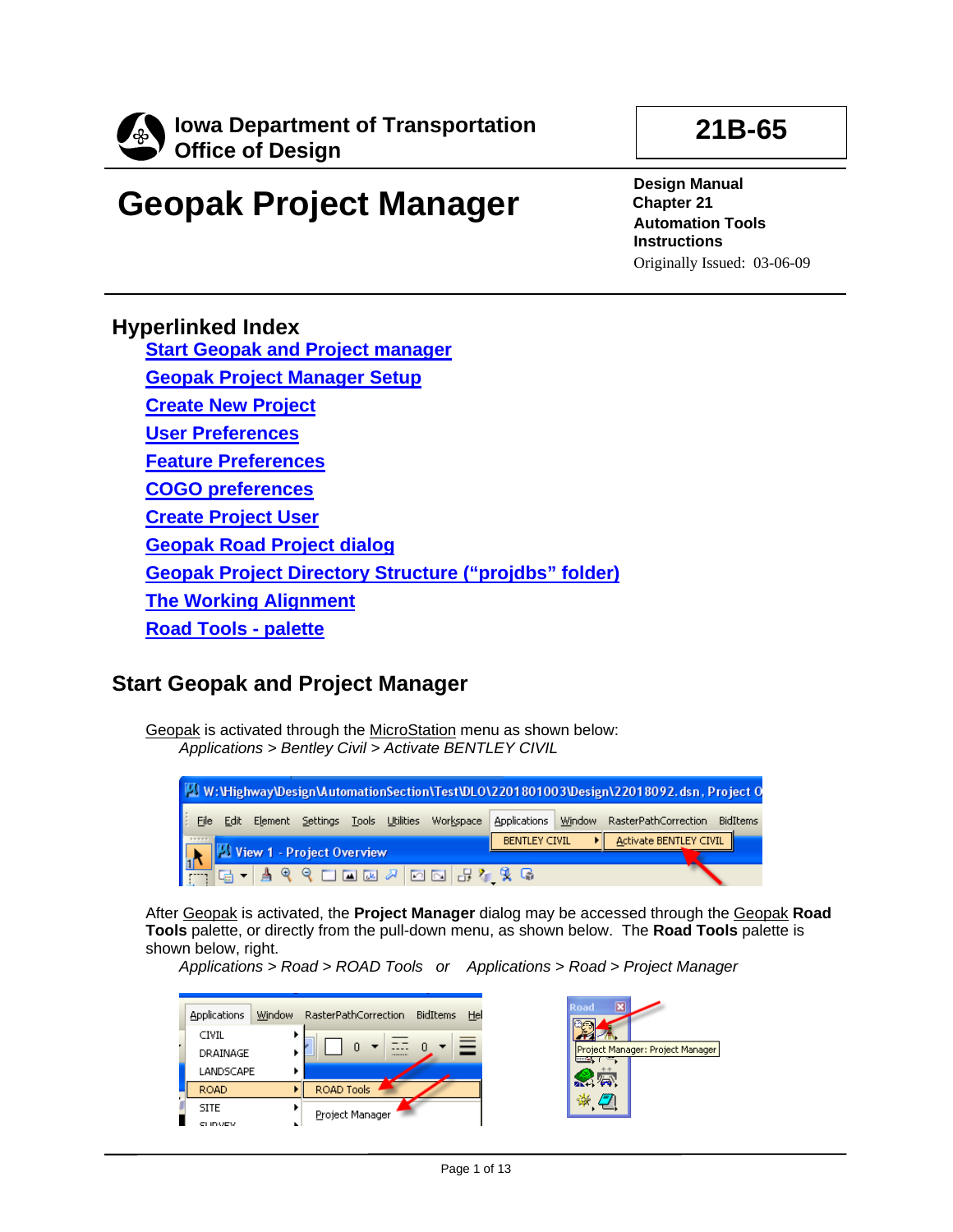## <span id="page-1-0"></span>**Geopak Project Manager Setup**

The Geopak **Project Manager** is used to organize information associated with each specific design project. The following information is stored as part of a project:

- The values in the **Geopak User Preferences** dialog will reset to the values stored with the selected project. This eliminates the need to reset the **Geopak User Preferences** manually each time you switch to a new project.
- **Project Manager** is also used to store **Design file information** associated with a project. Working Alignments will be discussed later.
- **Coordinate Geometry information** is associated with centerlines, existing profiles, proposed profiles, cross sections, etc. for each specific alignment within a given project. This information can also be stored in **Project Manager**.
- The name of the existing and proposed **Digital Terrain Model,** (DTM,) files can be stored with **Project Manager**. DTM's will be discussed elsewhere.

There are 2 steps to creating a project in Geopak::

- 1. Create the project
- 2. Create users for the project

### <span id="page-1-1"></span>**To create a new project**

Access **Project Manager** as previously shown, and also shown below:

*Applications > Road > Project Manager* 

| <b>Project Manager</b>             |                                                                                |  |  |  |  |
|------------------------------------|--------------------------------------------------------------------------------|--|--|--|--|
| Projects<br>Directory -            | Admin                                                                          |  |  |  |  |
|                                    | nSection\Test\DL0\2201801003\Design\                                           |  |  |  |  |
| *.prj<br>Filter:                   | Type: Project $\vee$                                                           |  |  |  |  |
| Projects:                          | Directories:                                                                   |  |  |  |  |
| ML018.prj                          | IJ<br>[CogoInput]<br>[Concept]<br>[Criteria]<br>[D2Submittal]<br>[D3Submittal] |  |  |  |  |
| 018<br>Job Number:<br>Description: | Unit System: English                                                           |  |  |  |  |
|                                    |                                                                                |  |  |  |  |
| OΚ                                 | Cancel                                                                         |  |  |  |  |

Select the **Current Working Directory**, as shown below.

| <sup>1</sup> Project Manager |                           |  |  |                 |
|------------------------------|---------------------------|--|--|-----------------|
| Projects                     | Directory Admin           |  |  |                 |
|                              | Create New Directory      |  |  | <b>\Design\</b> |
| $\mathbf{x}$<br>Filter:      | Current Working Directory |  |  |                 |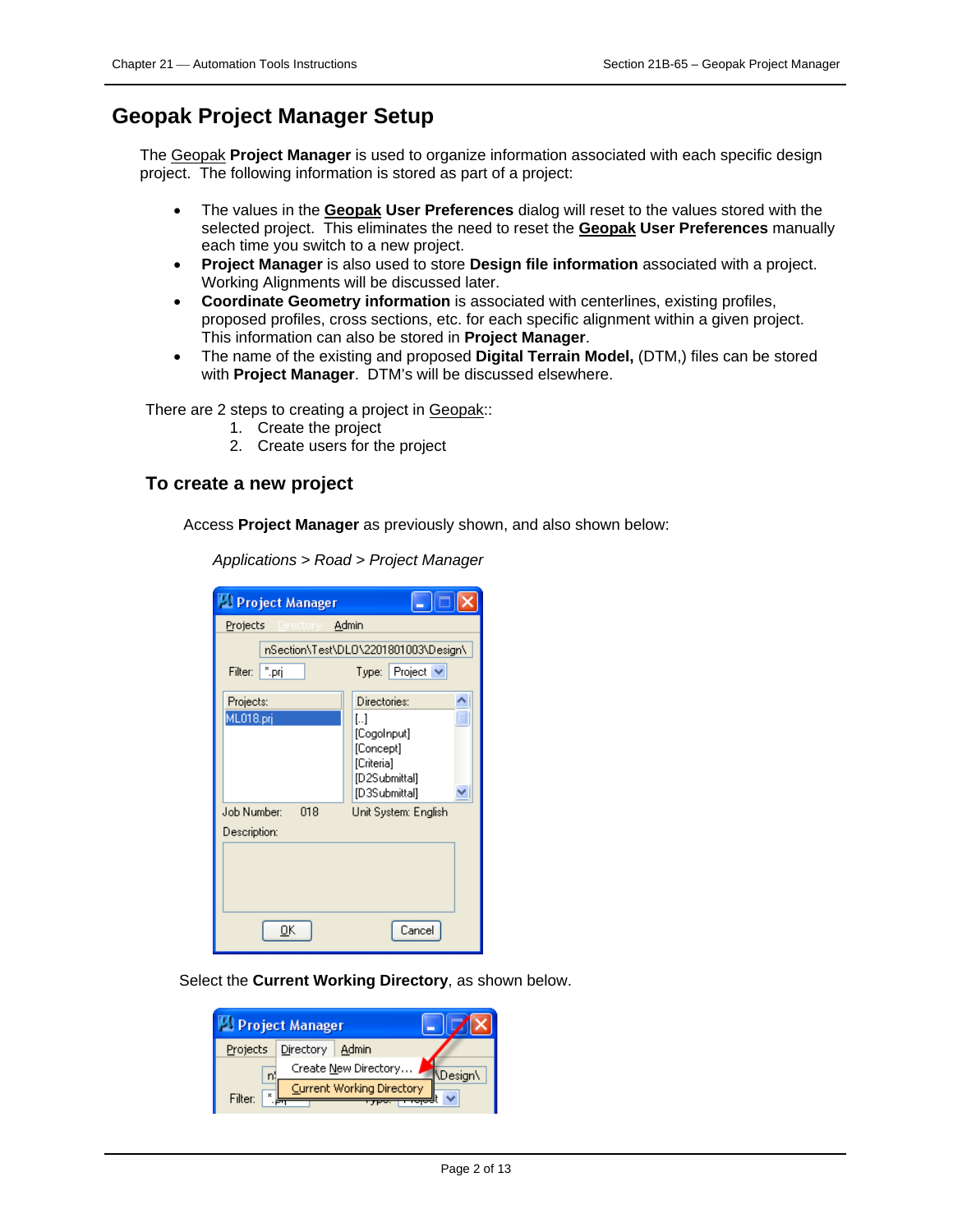To access the **Create New Project** dialog, select *Projects > New* from the **Project Manager** *pull-down* menu, shown below.

| <b>PI Project Manager</b>            |                                                             |
|--------------------------------------|-------------------------------------------------------------|
| Projects<br>Directory                | Admin                                                       |
| New                                  |                                                             |
| <b>Edit</b>                          |                                                             |
|                                      |                                                             |
| <b>Create New Project</b>            | $\boldsymbol{\mathsf{x}}$                                   |
|                                      | Project Name: GEOPAK Training                               |
|                                      | Working Directory   w:\Projects\YourProjectNumber<br>Select |
| Job Number: 123                      | Select<br>Preferences                                       |
| Project Description:                 |                                                             |
| GEOPAK Road Project Manager Training |                                                             |
|                                      |                                                             |
| ŪΚ                                   | Cancel                                                      |

In the **Create New Project** dialog, complete the following information:

**Project Name –** The name of the new project being creating. In the example above, the file "*GEOPAK Training.prj"* will be created in the directory that was specified in the **Project Manager** dialog.

### **Working Directory –**

**Leave the Working Directory field blank -** If this field is left blank, Geopak will use the same directory as the location of the currently opened MicroStation design file to open or save all Geopak related files. Use this option if all Geopak related files are to be stored in the same directory as the MicroStation design files.

**Specify a Working Directory -** If a multiple directory structure is being used for the project, and the Geopak related files are to be stored in a different directory than the one that contains the MicroStation design file, the alternate directory can be specified by use of the **Working Directory** field.

**Job Number –** This is the 1 to 3 digit alpha/numeric designation to be used by Geopak to create a Coordinate Geometry (COGO) database for the project. In the example above, using the three characters 123, a Coordinate Geometry database named job123.gpk will be created in the directory that is specified as the **Working Directory.** The **Select** button is used to select a previously created GPK file for use by this project.

**Project Description –** The **Project Description** is optional.

**Preferences –** Select this button to access the **User Preferences** dialog shown below.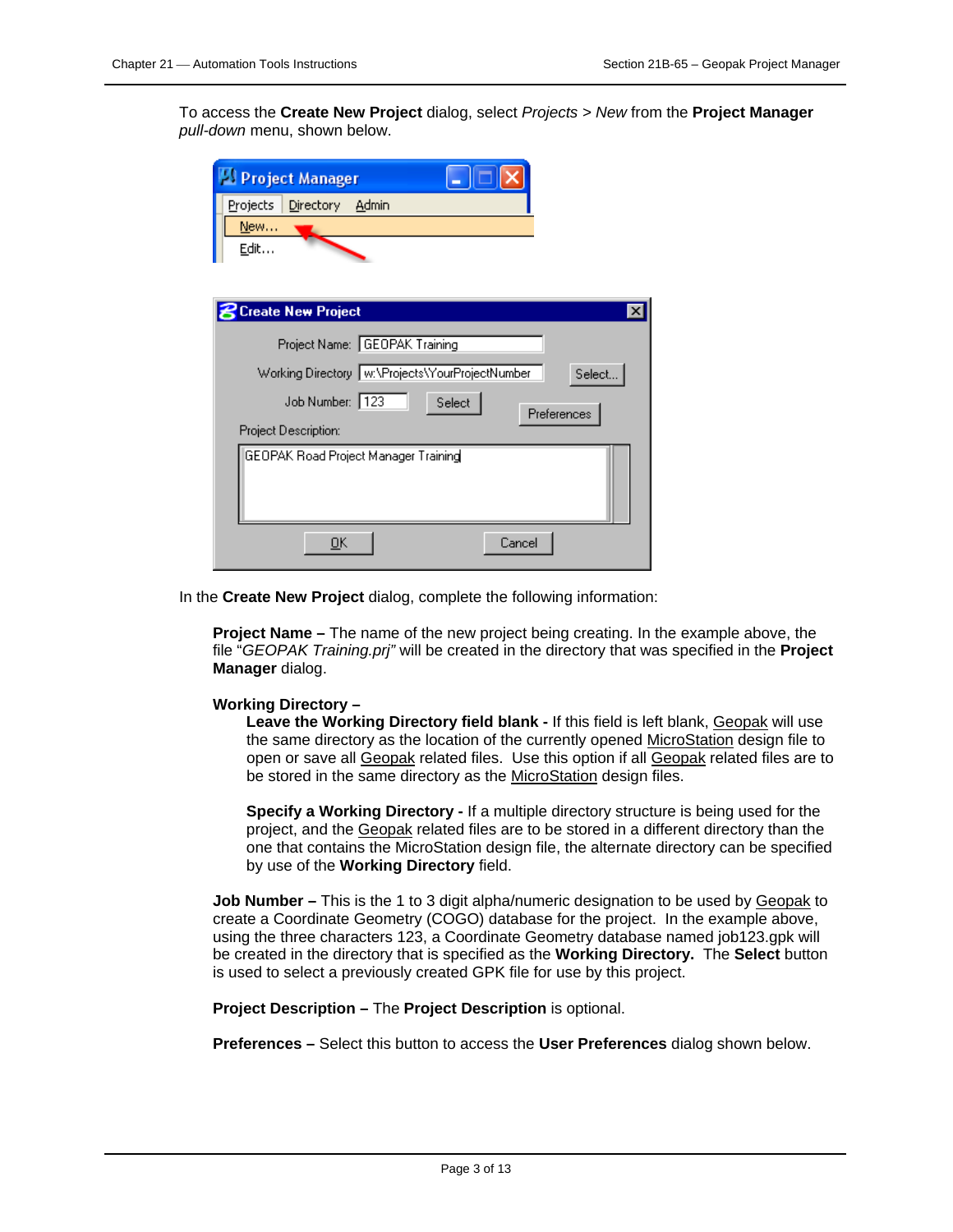### <span id="page-3-0"></span>**User Preferences**

| <b>US User Preferences</b>                                              |                                          |  |                                                                   |                                  |             |
|-------------------------------------------------------------------------|------------------------------------------|--|-------------------------------------------------------------------|----------------------------------|-------------|
| Unit System:<br>Coordinates:<br>Direction:                              | v<br>English<br>NF.<br>v<br>Bearing<br>v |  | <b>Output Accuracy</b><br>Distance:<br>Station:<br>Angle Seconds: | 99.12<br>9+99(9).12<br>9^9'9.12" | ₩<br>v<br>v |
| $12 + 34$<br>v<br>Station:<br>Working Directory:<br>Feature Preferences |                                          |  | Show this dialog at startup                                       |                                  | Q           |
| COGO Preferences<br><u>ο</u> κ                                          |                                          |  |                                                                   | Cancel                           |             |

It is easy to set or change the number of decimal places for output files, station formatting, coordinate format, English or Metric units, etc. These parameters are not only utilized by coordinate geometry, but also by many of the other Geopak functions.

Once these preferences have been set, they are stored in a MicroStation resource file. Every time Geopak is started, the settings of this dialog box are retained from the last design session. If you are working on multiple projects with different units and different Working directories, The User Preferences will need to be manually adjusted each time you open Geopak. Each option on the **User Preferences** dialog is explained in the following sections:

### **Unit System** (Metric, English)

Options are Metric and English. The **Unit** parameter affects every Geopak component.

### **Coordinates** (NE, XY)

Sets either NE (Northing/Easting) or XY coordinate values in Coordinate Geometry and Labeling components.

### **Direction** (Bearing, Azimuth)

Sets the direction format for such variables as line direction in Coordinate Geometry, Labeling and Components within the D&C Manager.

### **Station** (1+234, 12+34, 1234)

Sets the format for station variables in Coordinate Geometry, Labeling, and components within the D&C Manager.

### **Output Accuracy**

### **Distance** (0 to 6 decimal places)

Sets the number of decimal places for most non-station and non-angle variables in the GEOPAK Coordinate Geometry, Labeling, and components within the Design and Computation Manager. Variables affected by the **Distance Decimal** parameter include point coordinates, curve parameters such as length and radius, inverse distance, elevations, etc.

### **Station** (0 to 6 decimal places)

Sets the number of decimal places for station variables in Coordinate Geometry, Labeling and components within the Design and Computation Manger.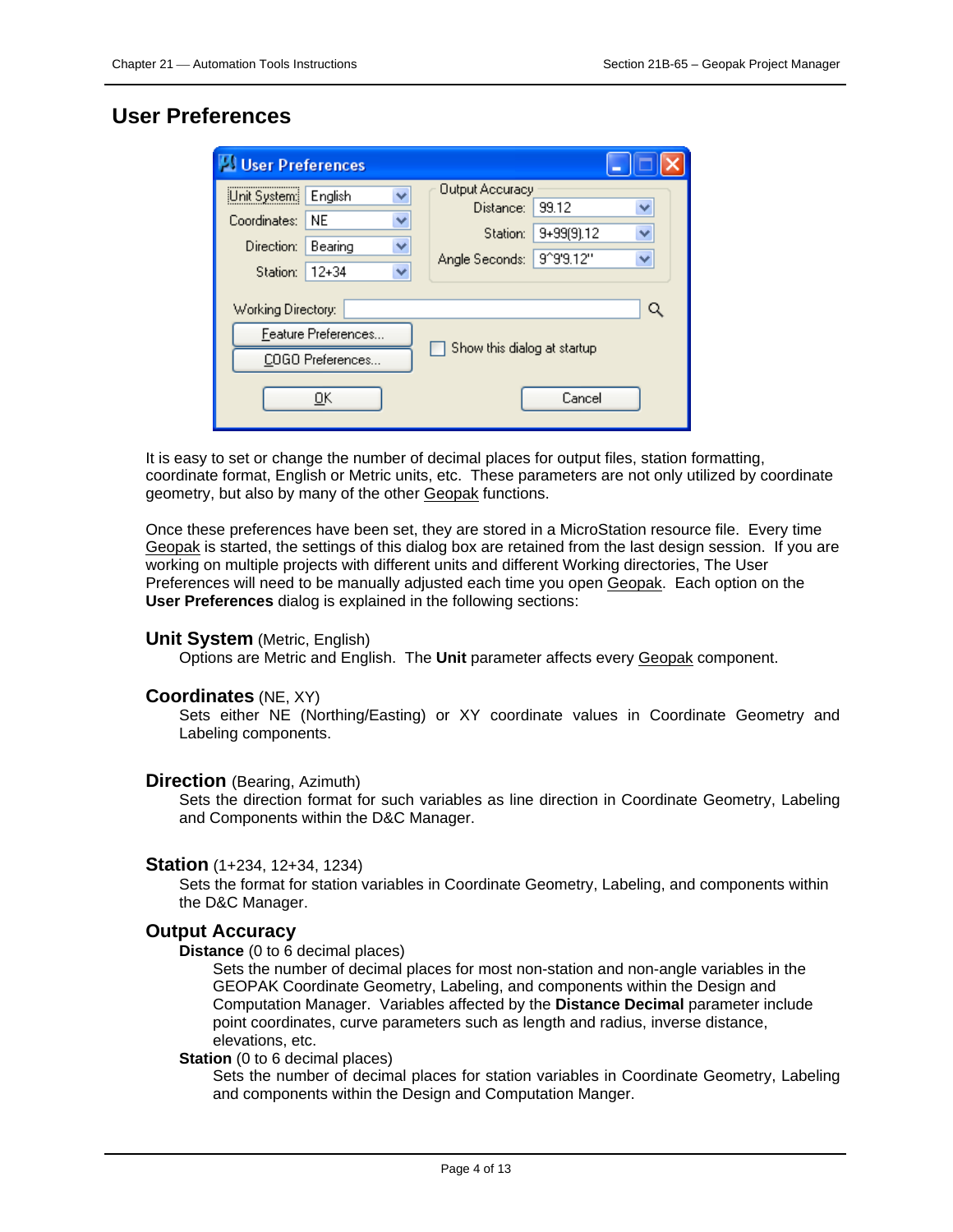### **Angle Seconds** (0 to 6 decimal places)

Sets the number of decimal places for angle variables in Coordinate Geometry, Labeling and components within the Design and Computation Manger. Variables affected by the **Angle Sec. Decimal** parameter include curve delta and degree, bearings and inverse angles.

### **Working Directory**

Simply stated, the **Working Directory** is where Geopak will "look" for and store files. The working directory can be assigned in one of two ways:

**Leave the Working Directory field blank -** If this field is left blank, Geopak will use the same directory as the location of the currently opened MicroStation design file to open or save all Geopak related files. Use this option if all Geopak related files are to be stored in the same directory as the MicroStation design files.

**Specify a Working Directory -** If a multiple directory structure is being used for the project, and the Geopak related files are to be stored in a different directory than the one that contains the MicroStation design file, the alternate directory can be specified by use of the **Working Directory** field.

The hour-glass "browse" button can be *clicked* to select the **Working Directory** .

### <span id="page-4-0"></span>**Feature Preferences**

The **Feature Preferences** option is used to assign the database that will be used for mapping survey data and visualizing COGO data. Selection of the **Feature Preferences** button activates the dialog shown below.

| <b>Seature Preferences</b> |                                            |                          |
|----------------------------|--------------------------------------------|--------------------------|
| Feature Database:          | CADD\Geopak\SMDFiles\CogoVisualization.smd | œ,                       |
| Apply Best Match Feature   | Plot Scale:                                | 100.0000                 |
| Use Shared Cells           | Point Label Redraw:                        | Position by SMD Settings |
| ΠK                         |                                            | Cancel                   |

### **Feature Database** (SMD File text field)

The symbology for the elements drawn from the survey data is determined by the feature code of that element. These feature codes are stored in a database, the Survey Manager Database (smd file) that can be assigned as desired.

When the survey data is being mapped, as each element is created, the feature of that element is searched for in the .smd file. If a match is found, then the symbology for that feature is used. If a match is not found and there is a feature named "default" in the .smd file, then the "default" feature symbology is used. If the feature is not found in the .smd file and no "default" feature is defined in the .smd file, the current Microstation symboogy is used.

The hour-glass " **Select SMD file"** icon may be used to select the .smd file from a list. The Iowa DOT standard .smd file is located in the following directory

W:\Highway\Design\Caddinformation\Geopak\SMDFiles\IAFEA07.smd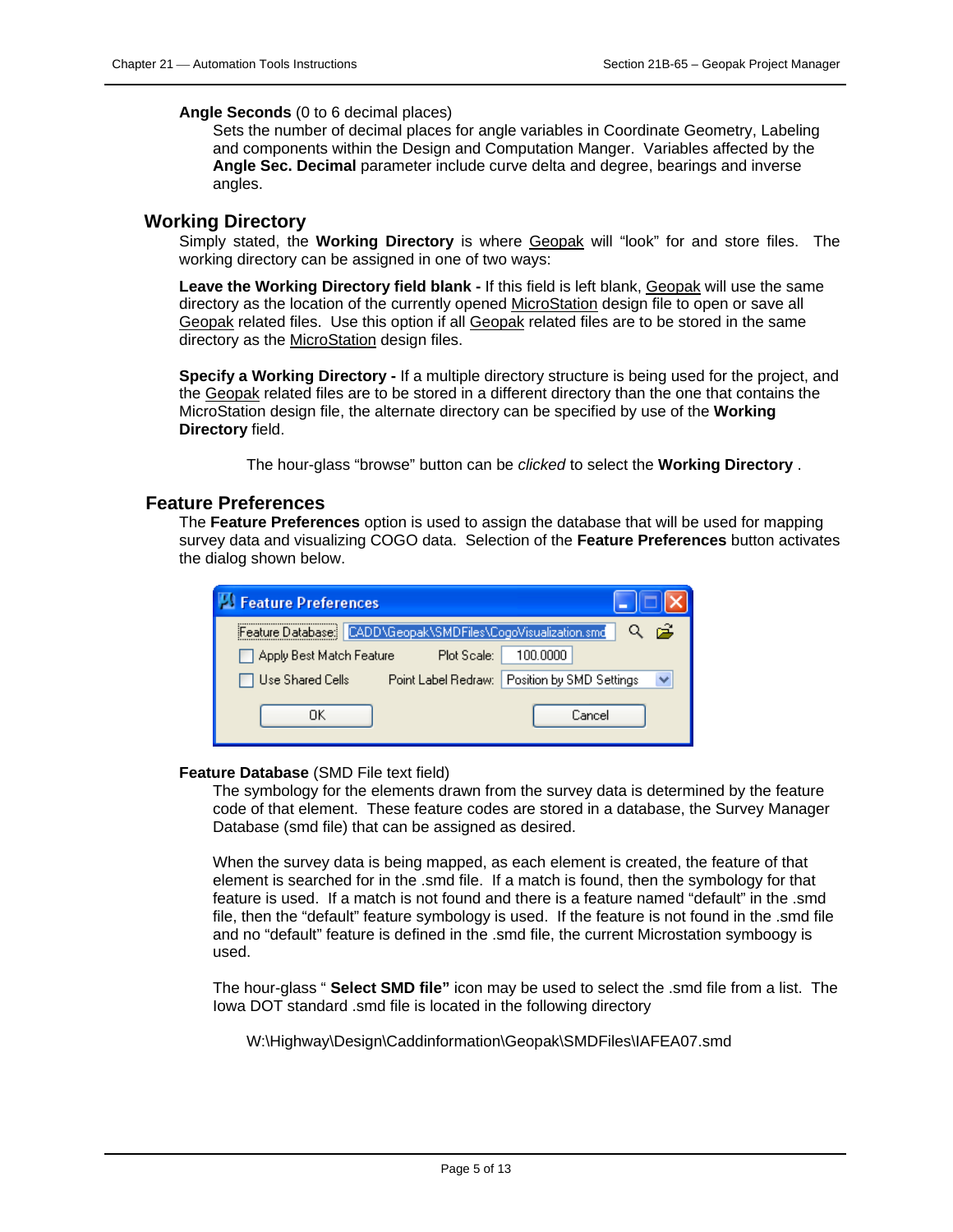### **Edit SMD** (book icon)

When the **Apply Best Match Feature** check-box  $(\emptyset)$  is checked, the best match from the feature survey preference database is utilized. This option allows placement of one feature in the database per item and locate derivatives, (variances), of that feature in the field. (Example: Assume that feature EP is for "Edge of Pavement", but in the field there are three different EP's that need to be located. The different EP chains can be located as EP1, EP2, and EP3. During the mapping process, these features are matched to the Edge of Pavement feature EP in the database. Therefore, multiple EP features do not have to be defined in the database.)

### **Plot Scale** (text field)

Denotes the scale utilized for drawing graphics. The sizing of the element to be placed in the design file can be further controlled through the Survey Manager Database.

### **Use Shared Cells** (check-box)

If checked ( $\boxtimes$ ), the feature symbols will be placed as **Shared Cells** 

#### **Point Label Redraw** (option field)

Allows for two options: Position by SMD Settings, and Position Relative to Symbol

**OK** (button) - Accepts the dialog settings and closes the **Feature Preferences** dialog.

### **Cancel** (button)

Closes the **Feature Preferences** dialog without accepting any changes to the settings.

### <span id="page-5-0"></span>**COGO Preferences**

The COGO Preferences dialog is as shown below.

| <b>MCOGO Preferences</b>                         |                                                       |
|--------------------------------------------------|-------------------------------------------------------|
| (Job (GPK) Open Mode                             | Querv                                                 |
|                                                  | Job (GPK) Directory: W:\Projects\2201801(<br>$\alpha$ |
|                                                  | COGO Input File Directory: W:\Projects\2201801( Q     |
| COGO Output File Directory: W:\Projects\2201801( |                                                       |
| Redefinition of Elements                         |                                                       |
| Force Redefinition Off Upon COGO Activation      |                                                       |
| UΚ                                               | Cancel                                                |

The **Job (GPK) Open Mode** has three options: Create, No Create, Query

#### Three **Directory** fields: **Job (GPK), COGO Input File**, and **COGO Output File**

Geopak will automatically open the COGO database in the Working Directory. If none is found, an **Alert** message, shown below, will appear and the software will respond in one of three ways, dependant on the setting in the **Job (GPK) Open Mode** field.

| Alert          |                                                                                                             |    |
|----------------|-------------------------------------------------------------------------------------------------------------|----|
| $\blacksquare$ | Job number 123 does not exist.<br>Do you wish to create coordinate geometry<br>database for Job Number 123? |    |
|                |                                                                                                             | No |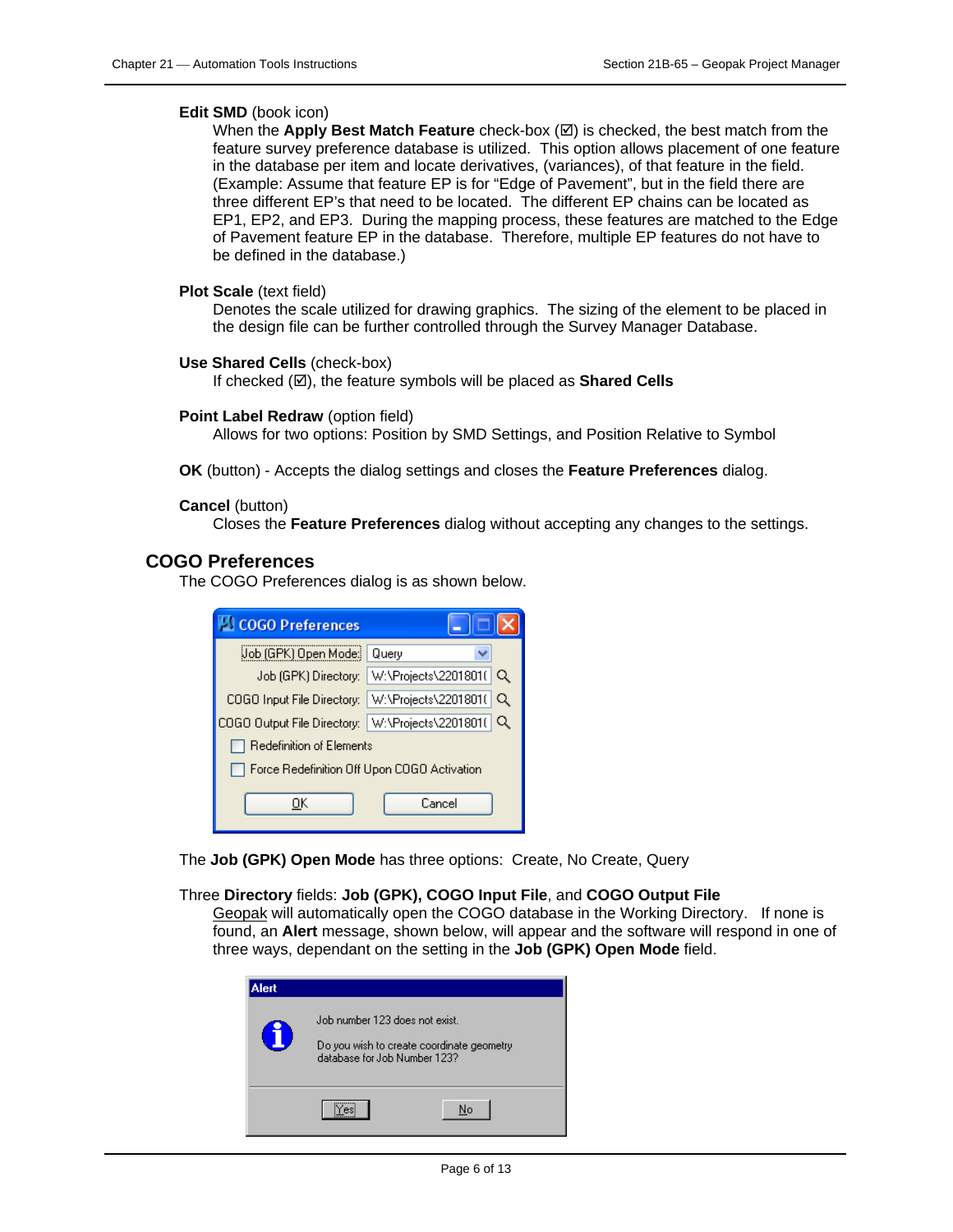#### **Create**

The software will create a new database automatically if the Job Open Mode is set to Create.

#### **No Create**

The software will not create a new database and the COGO dialog box will not be opened.

**Query** 

The software will prompt the user whether to create a new COGO database as shown above. We recommend leaving this option set to Query.

#### **Redefinition of elements** (check-box)

The Redefine function will allow overwriting of COGO elements. *Checking* this check-box (☑) will force the Redefine functions on when COGO is activated. Note: Redefine can be turned on/off directly from the COGO dialog after COGO has been activated.

#### **Force Redefine off Upon COGO Activation** (check-box)

If the Redefine function left ON the last time COGO was exited, c*hecking* this check-box  $(\boxtimes)$  will force the Redefine function to be OFF. It is recommended to *check*  $(\boxtimes)$  this option.

#### **Show this dialog at startup** (Check-box)

*Checking* ( $\boxtimes$ ) this check-box will force the User Preferences to display at start-up.

**OK** and **Cancel** buttons perform normally.

After **User Preferences** have been selected, *click* the **OK** button, then select **OK** from the **Create New Project** dialog to create the project. A file, with the name supplied, will be created in the specified directory. This file stores the name of the project, the job number and the optional project description.

After the project has been created, the name appears in the **Project Manager** dialog. Select the project and *click* **OK** to open the project.

### <span id="page-6-0"></span>**Creating Project Users**

A **Project User** must be selected to continue. If none exist, one must be created by selecting *Users > New*, as shown below.

| Project Users: ML018.prj |                         |  |
|--------------------------|-------------------------|--|
| Users                    |                         |  |
| New<br>Edit<br>Delete    | User Info<br>Full Name: |  |
| Password<br>Exit         | OP Code:                |  |
| Description:             |                         |  |
| OΚ<br>Cancel             |                         |  |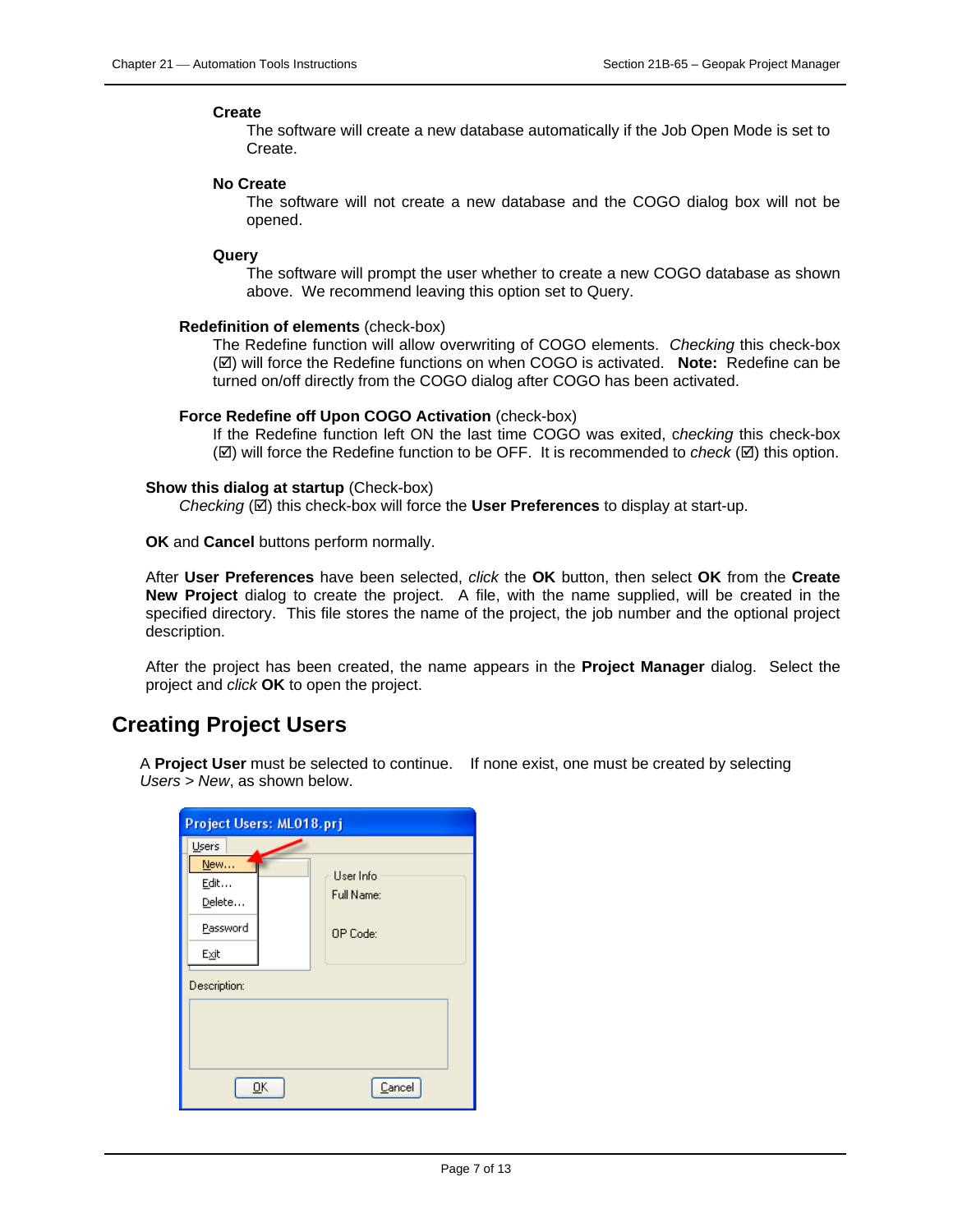Geopak allows multiple users to simultaneously access the Coordinate Geometry database (.gpk file). In order to keep track of COGO input and Output files, each person accessing the .gpk file is assigned a user name and operator code.

| <b>New User</b>     |  |  |  |
|---------------------|--|--|--|
| Name: JDoe          |  |  |  |
| Full Name: John Doe |  |  |  |
| OP Code: d          |  |  |  |
| Description:        |  |  |  |
| I                   |  |  |  |
| Cancel<br>OΚ        |  |  |  |

Key in the **Name, Full Name and OP Code** (*Operator Code initials*) for the new user. The **Description** is optional.

Select **OK** to create the new user.

You will be prompted to define a password to protect the user name. Select **Yes** or **No**.

| <b>Alert</b> |                                                 |
|--------------|-------------------------------------------------|
| ۰)           | Do you wish to define a password for this user? |
|              | No<br>Yes                                       |

The new user is created, and the name is added to the *Project User* dialog box as shown below.

| Project Users: ML018.prj         |                         |  |  |
|----------------------------------|-------------------------|--|--|
| Users                            |                         |  |  |
| Project Users:<br>[AJ]<br>[JDoe] | User Info<br>Full Name: |  |  |
|                                  | OP Code:                |  |  |
| Description:                     |                         |  |  |
|                                  |                         |  |  |
| OΚ                               | Cancel                  |  |  |

Select a user name, and pick **OK** to open the Geopak **Road Project** dialog, shown below.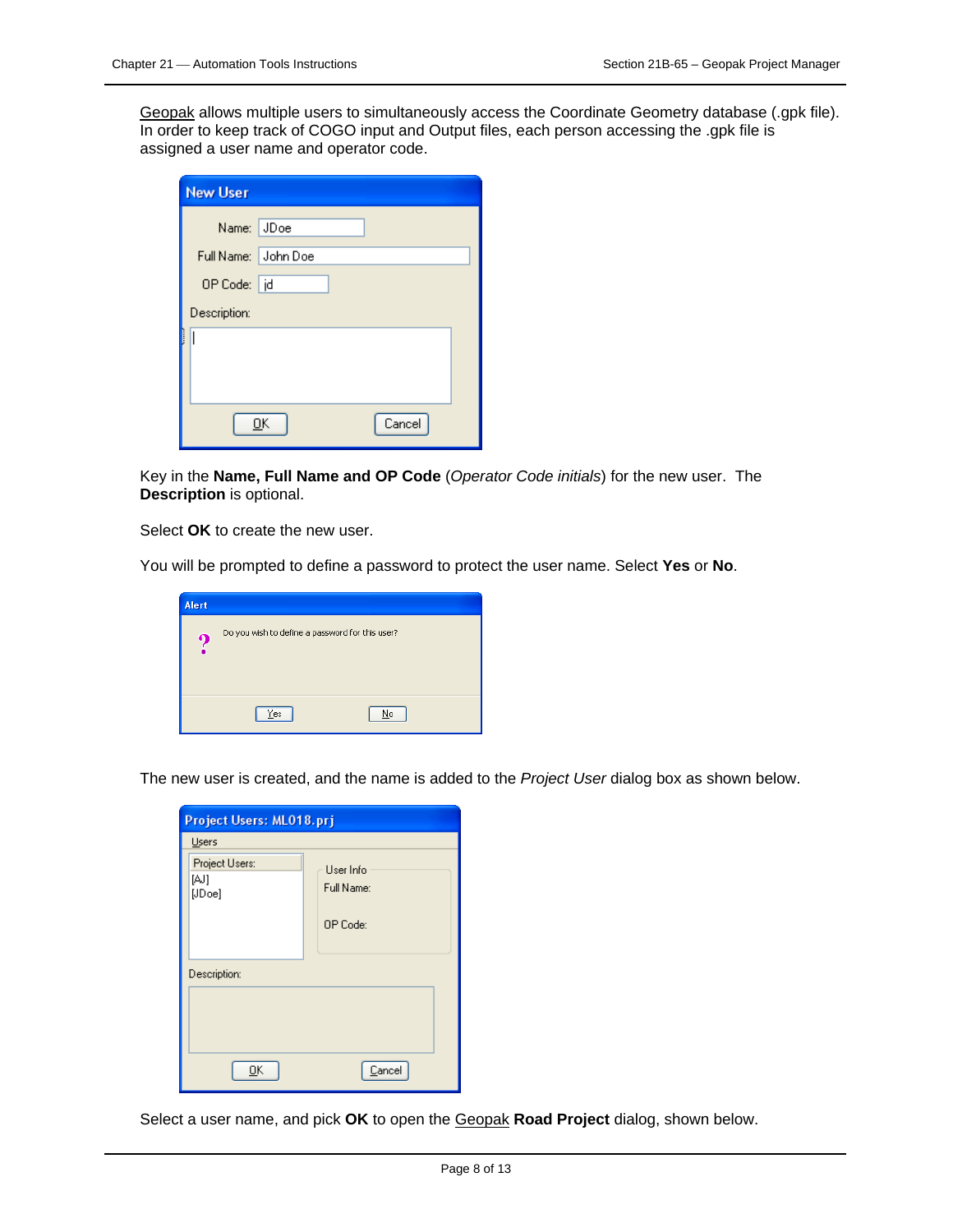# <span id="page-8-0"></span>**Geopak Road Project dialog**

Each item on the **Road Project** dialog represents a specific Geopak function. Many of the topics will be explained in separate instruction files.



### **File**

The **File** menu has two options: **Close** and **Exit**.

### **Remember**

The toggle options on the **Remember** menu include **Project** and **User**, (or none), and instructs Geopak to automatically open to either the last Project or the last User, when the Project Manager is opened. Experimentation will provide you with the best option for your personal situation.

### **Options**

The **Options** menu provides one toggle option – the **Auto Sink** function, **on** or **off**. With **Auto Sink** turned on, selecting any of the **Road Project** dialog options will automatically sink the **Road Project** dialog behind the MicroStation window. After the selected dialog box function is closed, the **Road Project** dialog will automatically "pop" back to the top. Experimentation will provide you with the best option for your situation.

### **Minimize**

The **Minimize** toggle, (shown by the arrow below), alters the size of the **Road Project** dialog. The minimized size is shown below.

| Road Project: ML018.prj                                                                                           |                                                            |
|-------------------------------------------------------------------------------------------------------------------|------------------------------------------------------------|
| File<br>Remember Options                                                                                          |                                                            |
| Working Directory: W:\Projects\2201801003\Design<br>Working Alignment Influence Runs<br>Working Alignment   ML018 | Job  #: 018<br>User: AJ<br>Port Viewer<br>Select<br>Define |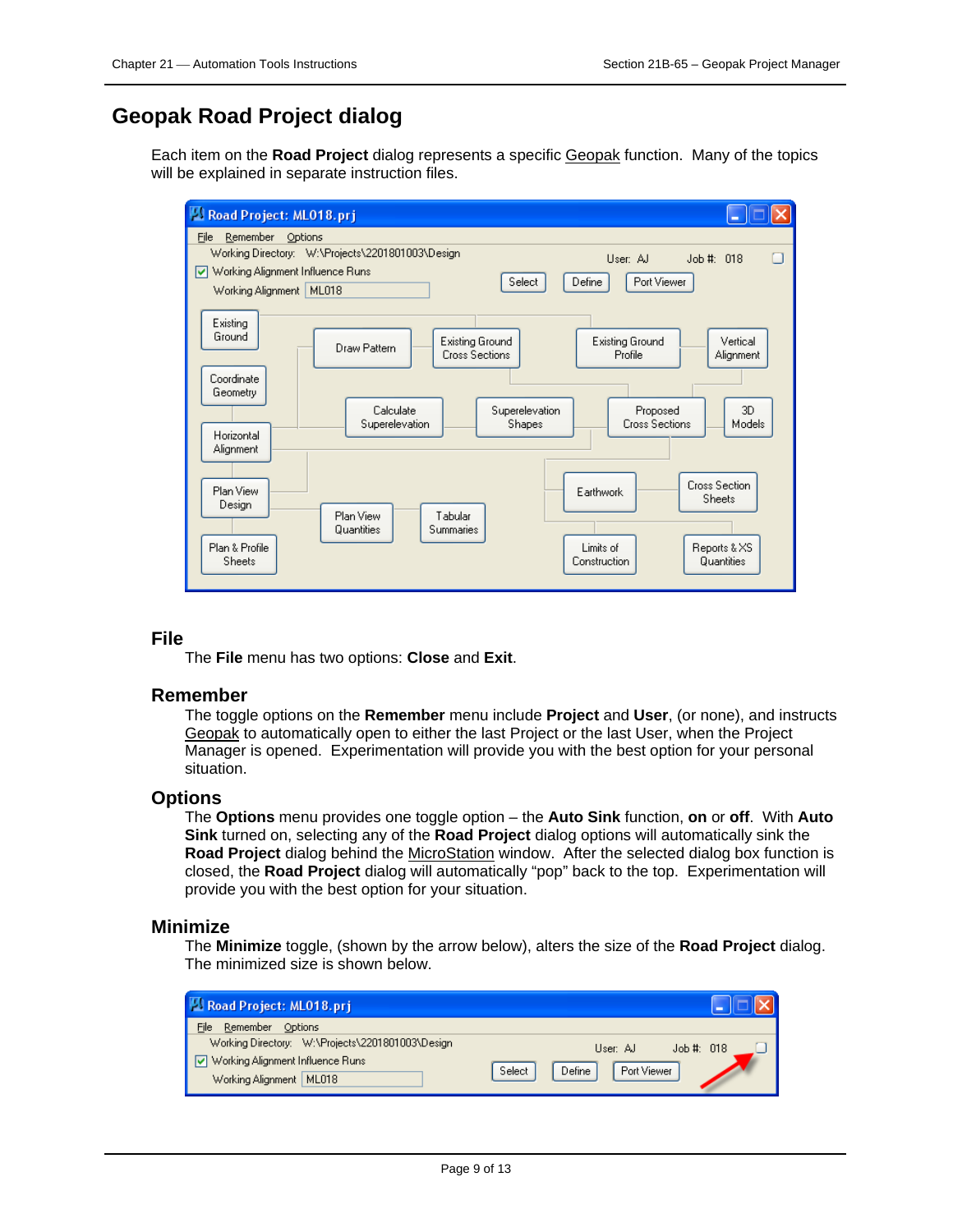### <span id="page-9-0"></span>**Geopak Project Directory Structure**

After a new **Project** and **User** have been created, a new **"projdbs"** sub-folder is created in the Working Directory. This directory is used to store **Project Manager** information for each user. If multiple users are created for a project, a sub directory for each user is created under the projdbs directory, as shown below.



**∩** JDoe

### <span id="page-9-1"></span>**The Working Alignment**

There are two steps to setting up a working alignment, including:

- 1. Create an Alignment "Run"
- 2. Define the conditions for the "Run"

### **Select** (button)

The **Select** button, shown below, is used to choose an existing working alignment or create a new one.

| Road Project: ML018.prj                                                                                             |                                                             |
|---------------------------------------------------------------------------------------------------------------------|-------------------------------------------------------------|
| Remember<br>File<br>Options                                                                                         |                                                             |
| Working Directory: W:\Projects\2201801003\Design<br>□ Working Alignment Influence Runs<br>Working Alignment   ML018 | Job# 018<br>User: AJ<br><br>Port Viewer<br>Define<br>Select |

*Click* the **Select** button to access the **Select Working Alignment** dialog, shown below.

| <b>Select Working Alignment</b> |      |                     |  |
|---------------------------------|------|---------------------|--|
| <b>Run</b>                      |      |                     |  |
| Name                            | Time |                     |  |
| <b>Untitled</b>                 |      | 02/18/2003 10:22:02 |  |
|                                 |      |                     |  |
|                                 |      |                     |  |
|                                 |      |                     |  |
|                                 |      |                     |  |
|                                 |      |                     |  |
| Description                     |      |                     |  |
| Untitled                        |      |                     |  |
|                                 |      |                     |  |
|                                 |      |                     |  |
|                                 |      |                     |  |
|                                 | 0K   | Cancel              |  |

By default there is always a Working Alignment named "Untitled".

To create a new **Working Alignment**, select *Run > New* from the **Select Working Alignment** dialog menu, as shown at the right. The **New Run Name** dialog will display, as shown below.

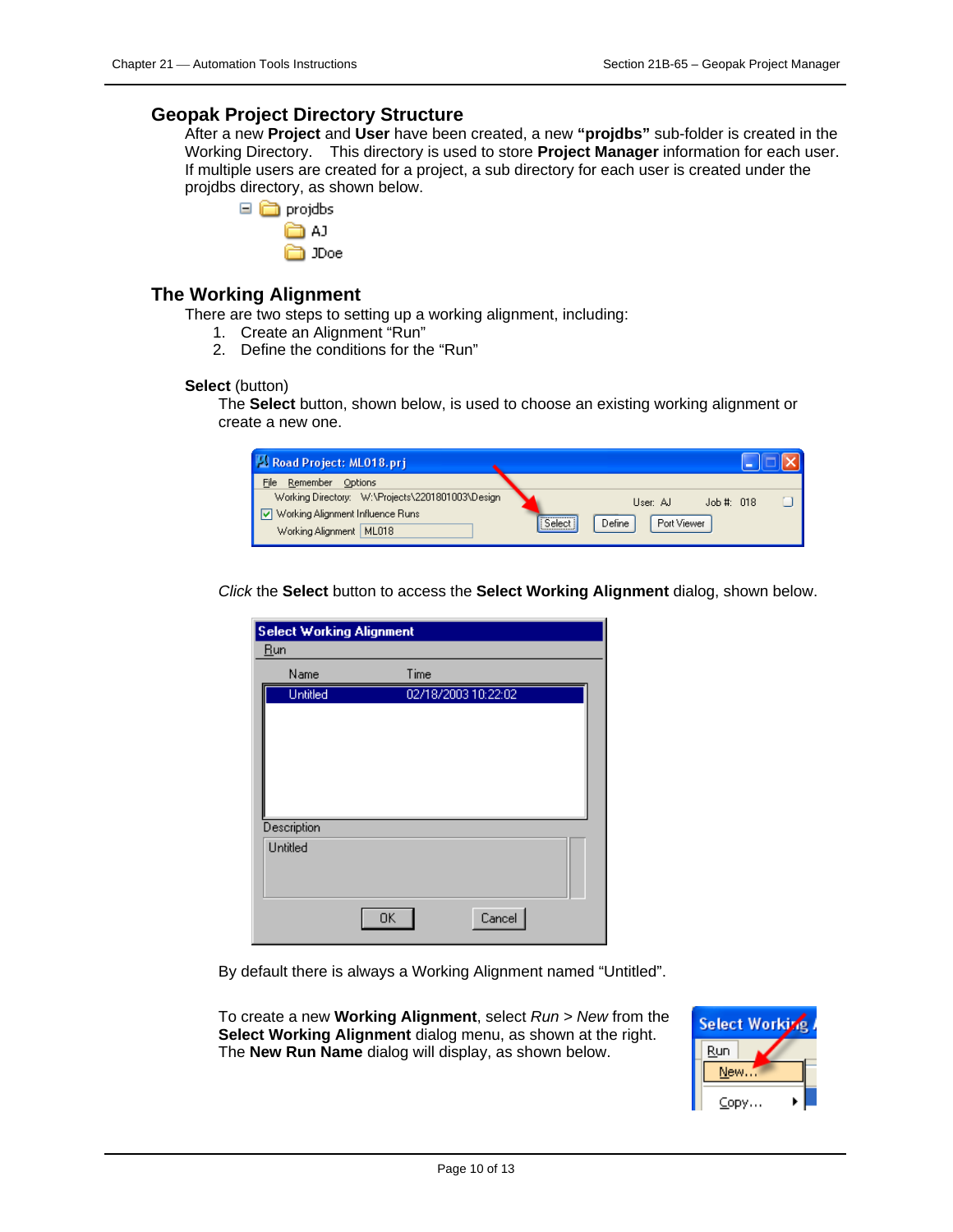| <b>New Run Name</b> |        |  |
|---------------------|--------|--|
| Run Name:           |        |  |
| Description         |        |  |
|                     | Cancel |  |

Each **Working Alignment** is stored as a "**Run**" by Geopak. Enter a **Run Name** for the new **Working Alignment**. The **Description** is optional. Select the **OK** button to create a new **Working Alignment**.

After a new **Working Alignment** has been created, the name is added to previous alignment names and displayed in the **Select Working Alignment** Dialog, as shown below.

| <b>Select Working Alignment</b> |                     |  |  |  |
|---------------------------------|---------------------|--|--|--|
| <b>Run</b>                      |                     |  |  |  |
| Name                            | Time                |  |  |  |
| Training                        | 02/18/2003 10:29:52 |  |  |  |
| Untitled                        | 02/18/2003 10:22:02 |  |  |  |
| Description                     |                     |  |  |  |
|                                 |                     |  |  |  |
|                                 | Cancel<br>OΚ        |  |  |  |

Select the design **Working Alignment** and *click* the **OK** button. The **Road Project** dialog box is updated to reflect the currently selected Working Alignment as shown below, (yellow arrow).

| $\mathbf{z}$<br>id Project: geopak training.prj |        |        |             |            |  |
|-------------------------------------------------|--------|--------|-------------|------------|--|
| Elle Remember Options                           |        |        |             |            |  |
| Working Directory c:\                           |        |        | User: JDoe  | Job #: 123 |  |
| Vorking Alignment Influence Runs                | Select | Define | Port Viewer |            |  |
| Working Alignment Training                      |        |        |             |            |  |

### **Define** (button)

The **Define** button, (shown above, red arrow), is used to define information about the working alignment. Select the **Define** button to access the **Working Alignment Definition** dialog box as shown below.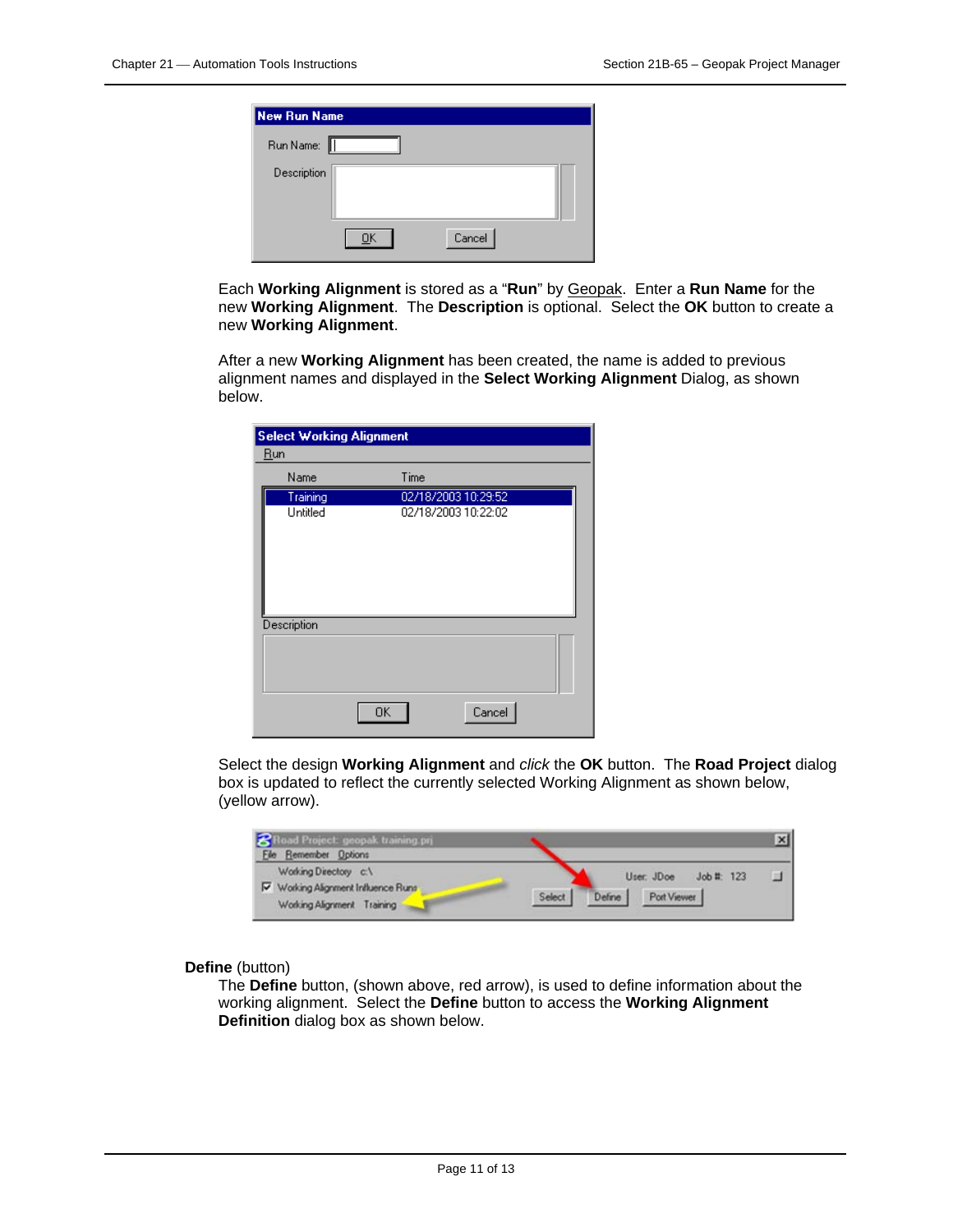| <b>Working Alignment Definition: ML018</b>                                                                                                 |                                                          |                                                              |        |
|--------------------------------------------------------------------------------------------------------------------------------------------|----------------------------------------------------------|--------------------------------------------------------------|--------|
| Plan View<br>Pattern<br>Shapes<br>Profile View<br>Location<br>Cross Section View<br>Existing Ground<br>Proposed Finish Grade<br><b>DTM</b> | Design File:<br>Chain:<br>Begin Station:<br>End Station: | W:\Projects\220180100<br>ML018<br>0+34.31 R 1<br>$0+00.00R2$ | Q<br>Q |
| OK.<br>Cancel                                                                                                                              |                                                          |                                                              |        |

Each item on the left side of the **Working Alignment Definition** dialog represents a different piece of information that can be defined for the alignment. As you work through a Geopak project, and as new information is developed, you will continue to update the **Working Alignment Definition** information.

The purpose of the **Working Alignment Definition** is to save specific project alignment information in one place. These settings are shared with other Geopak dialog boxes. Example: The first item in the list is **Plan View**, which is used to store the name of the **Design File** that contains the proposed graphics for the project, and the name of the **Chain** in the Coordinate Geometry database that is used for the centerline of the road.

When accessing the various functions of the **Road Project** dialog box, the settings and parameters of the current **Working Alignment** run are available to all other features:

IF the parameters have been specified in the **Working Alignment**, and

IF the **Working Alignment Influence Runs** toggle is active, as shown below. This eliminates the need to repetitively key in the same data in every dialog box.

| <b>8</b> Road Project: geopak training.pri                                                       |                                                             | x |
|--------------------------------------------------------------------------------------------------|-------------------------------------------------------------|---|
| Remember Options<br>File                                                                         |                                                             |   |
| Working Directory c:\<br>$\nabla$ Working Alignment Influence Runs<br>Working Alignment Training | Job #: 123<br>User: JDoe<br>Define<br>Port Viewer<br>Select |   |

**Note:** For complete instructions, refer to Geopak Help: (from within MicroStation, after Geopak has been activated)

| Applications > |                   |
|----------------|-------------------|
| Read >         |                   |
| He/p >         |                   |
|                | Project Manager > |